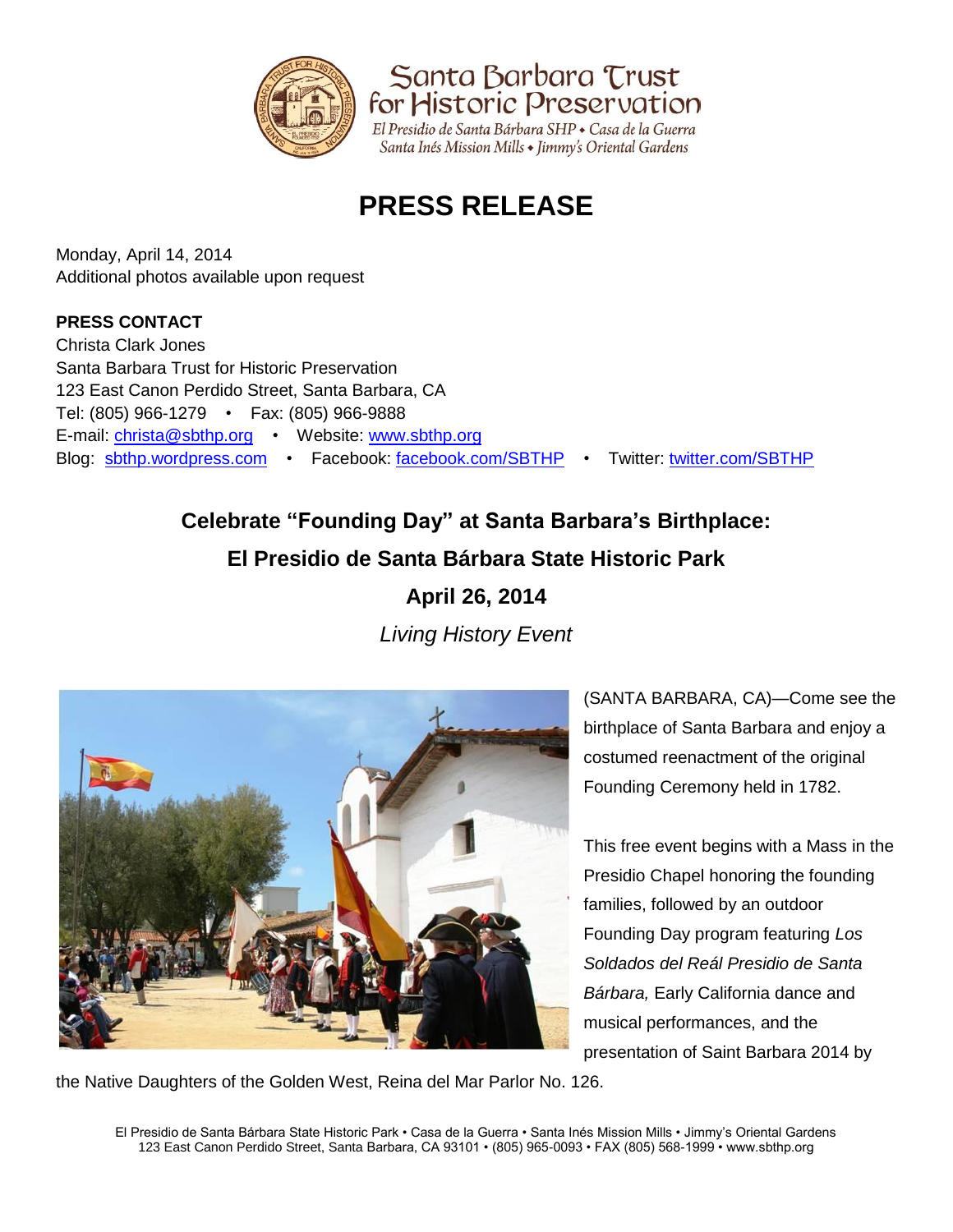Following the ceremony, enjoy on-site educational activities throughout the Presidio that focus on the history and culture of early California. Converse with costumed demonstrators and experience life in Santa Barbara as it was during the late-1700s through heritage gardening, colonial cooking, pottery making, Chumash storytelling, archaeology, and more. Bring the family and watch the Presidio come to life!

Santa Barbara's Founding Day is funded in part by the City of Santa Barbara COMMUNITY EVENTS & FESTIVALS Program in partnership with the Santa Barbara County Arts Commission.

#### **CALENDAR LISTING**

**Santa Barbara's Founding Day Saturday, April 26, 2014** 11:00-11:30 AM Worship Service, Presidio Chapel 12:00 PM Reenactment Program, Presidio Parade Ground 12:30-3:00 PM Living History Demonstrations, Presidio Grounds

El Presidio de Santa Bárbara State Historic Park 123 East Canon Perdido Street, Santa Barbara, CA FREE Admission For more information (805) 965-0093 or [www.sbthp.org](http://www.sbthp.org/)

#### **SHORT DESCRIPTION**

#### **Santa Barbara's Founding Day**

Come see the birthplace of Santa Barbara and enjoy a costumed reenactment of the original Founding Ceremony held in 1782. This free event will include Early California music and dance, pottery, Chumash storytelling, archaeology, adobe brick making, and more. Bring the family and watch the Presidio come to life!

#### ####

**ABOUT Santa Barbara Trust for Historic Preservation** — For over fifty years, Santa Barbara Trust for Historic Preservation (SBTHP) has worked to protect, preserve, restore, reconstruct, and interpret historic sites in Santa Barbara County. Founded in 1963 by Dr. Pearl Chase and other concerned community leaders, SBTHP operates El Presidio de Santa Bárbara State Historic Park—Santa Barbara's 18<sup>th</sup> century birthplace under a unique agreement with California State Parks and recently purchased the neighboring building that housed Jimmy's Oriental Gardens, providing an opportunity to interpret the history of Santa Barbara's Asian